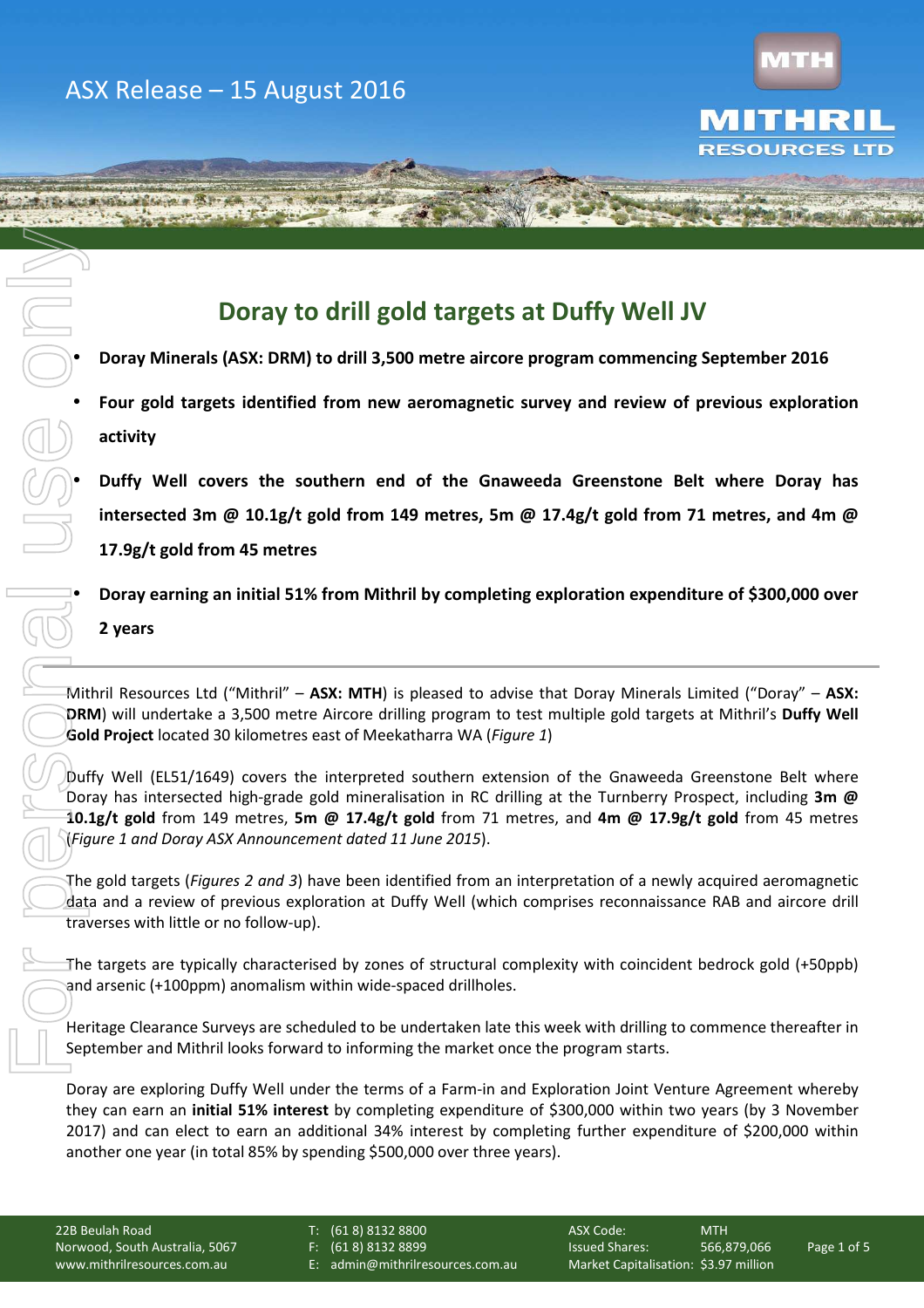If Doray elects not to earn the further 34% interest, then Mithril has the right to contribute on a pro rata basis or dilute as per an industry standard formula. If Doray has earnt its 85% interest, Mithril has the right to contribute on a pro rata basis or dilute as per an industry standard formula. If Mithril's interest dilutes at any time below 10% it will be deemed to have withdrawn and will be entitled to receive a 1.5% Net Smelter Royalty on all Precious and Base Metals.

Doray is required to keep the tenements in good standing at all times and can only withdraw after it has spent a minimum of \$100,000 in the first year (i.e. by 3 November 2016).



**Figure 1: Meekatharra Project Location Plan showing Mithril's Duffy Well and Nanadie Well Projects, Doray Minerals' tenements (grey), Doray's Turnberry Prospect and the Andy Well Gold Mine.** 

22B Beulah Road T: (61 8) 8132 8800 ASX Code: MTH

- 
- 

Norwood, South Australia, 5067 F: (61 8) 8132 8899 Issued Shares: 566,879,066 Page 2 of 5 www.mithrilresources.com.au E: admin@mithrilresources.com.au Market Capitalisation: \$3.97 million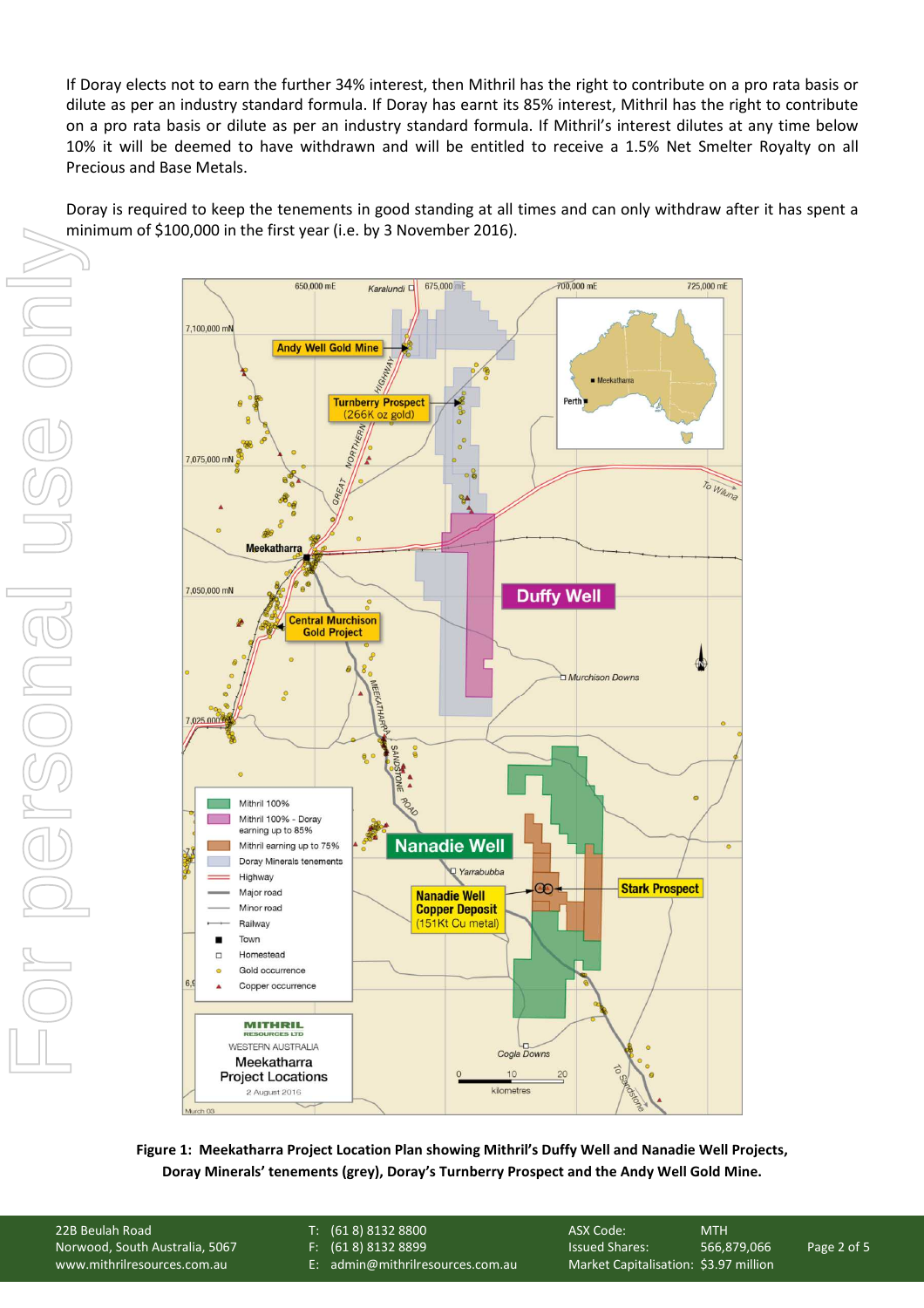

**Figure 2: Duffy Well Project showing topography and infrastructure, historic drilling with maximum downhole gold values (ppb), gold targets (red polygons) and proposed aircore traverses (red lines). 5 kilometre grid squares.** 

| F: (618)81328899<br>Norwood, South Australia, 5067<br>566.879.066<br><b>Issued Shares:</b>               | Page 3 of 5 |
|----------------------------------------------------------------------------------------------------------|-------------|
| Market Capitalisation: \$3.97 million<br>E: admin@mithrilresources.com.au<br>www.mithrilresources.com.au |             |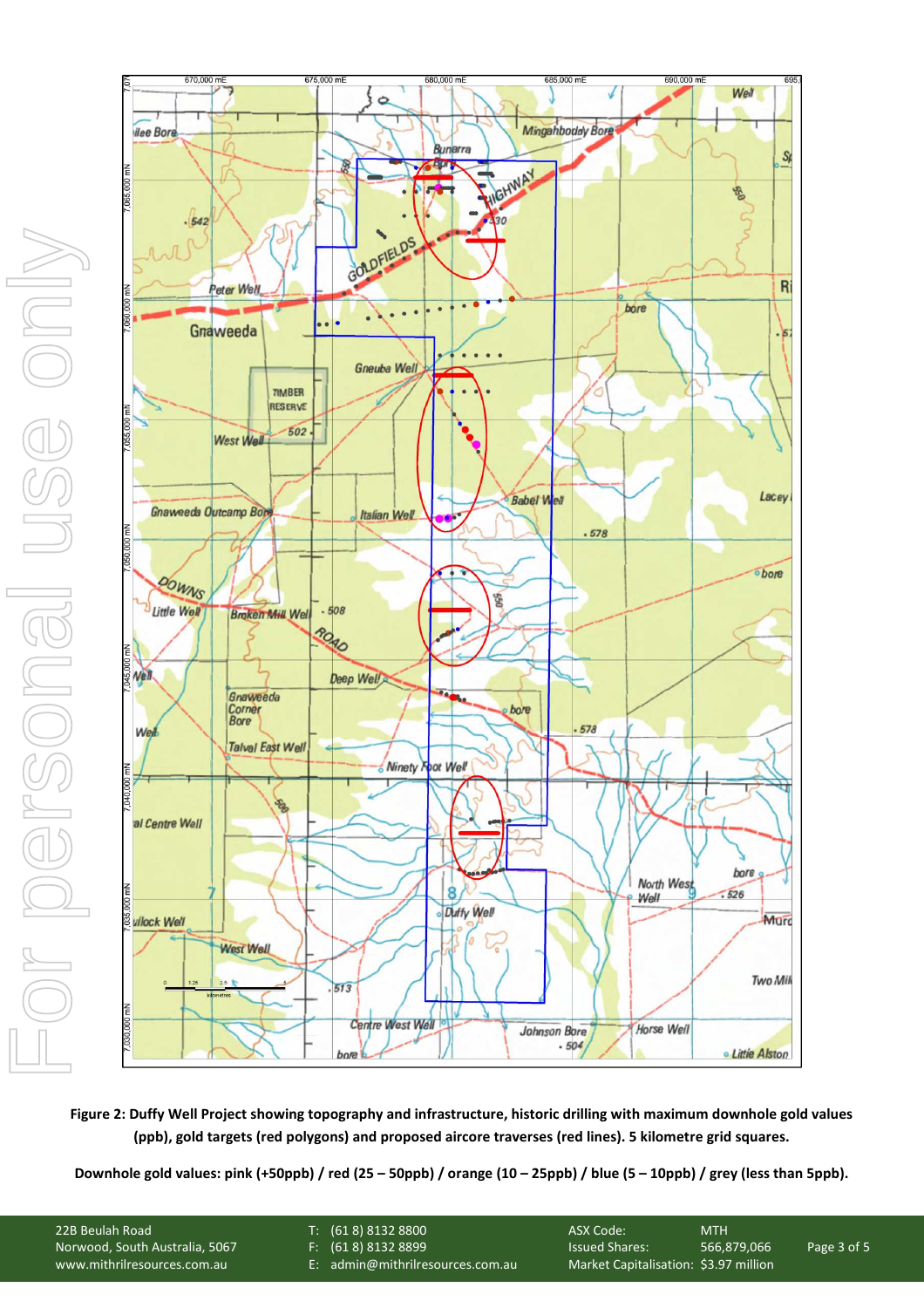

**Figure 3: Duffy Well Project showing RTP NE shade (linear) magnetic image, historic drilling with maximum downhole gold values (ppb), gold targets (red polygons) and proposed aircore traverses (red lines). 5 kilometre grid squares.** 

**ENDS Downhole gold values: pink (+50ppb) / red (25 – 50ppb) / orange (10 – 25ppb) / blue (5 – 10ppb) / grey (less than 5ppb).** 

22B Beulah Road T: (61 8) 8132 8800 ASX Code: MTH

- 
- 

Norwood, South Australia, 5067 F: (61 8) 8132 8899 Issued Shares: 566,879,066 Page 4 of 5 www.mithrilresources.com.au E: admin@mithrilresources.com.au Market Capitalisation: \$3.97 million